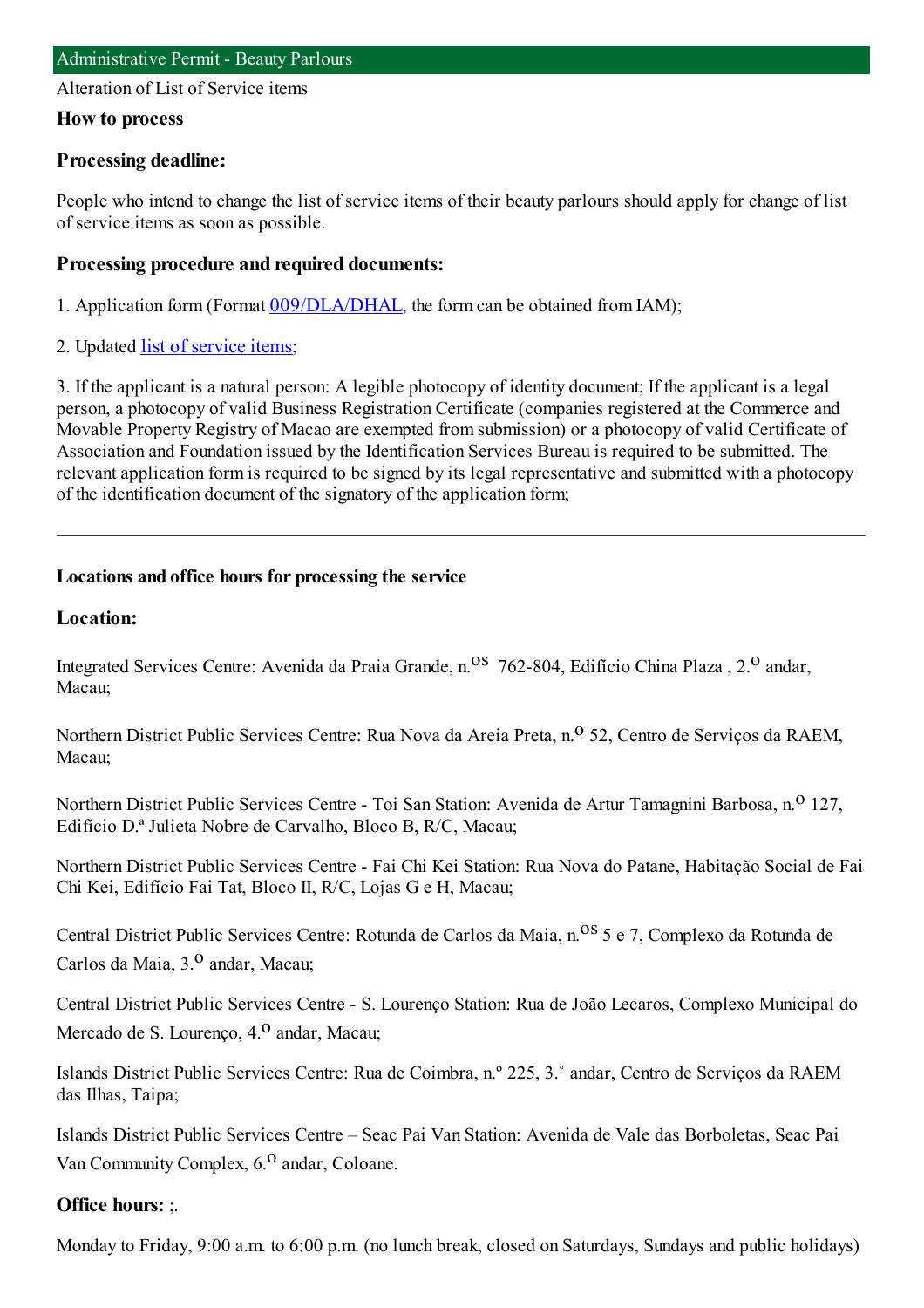## **Fees**

Not Applicable

## **Time required for processing**

The required time for processing depends on the content of change.

#### **Remarks / important notes on application**

1. The original or notarised copy of identification document with the signature of the applicant or legal representative must be produced;

2. The applicant must make the application in person or authorise an agent to make the application;

3. The above-mentioned documents must be signed by the applicant or legal representative, with the exception of documents issued by government departments or public entities.

## **Relevant standards or requirements**

Not Applicable

#### **Progress enquiry and obtaining result of service**

# **Enquiry about application progress:**

"Online progress enquiry is not available for this formality."

#### **Formalities**

- First-time Application
- Replacement
- Cancellation
- Change of License Holder
- Alteration of Name of Establishment
- Alteration of Establishment Facilities
- Alteration of List of Service items
- Alteration of others

#### **Legislations**

• Approval of new regime for issue of administrative licenses for specific economic activities – Decree-Law no.47/98/M [B.O. 43( I ), 26/10/1998]

## **Penalties**

Anyone who continues or recommences operation of an establishment of which the permit or